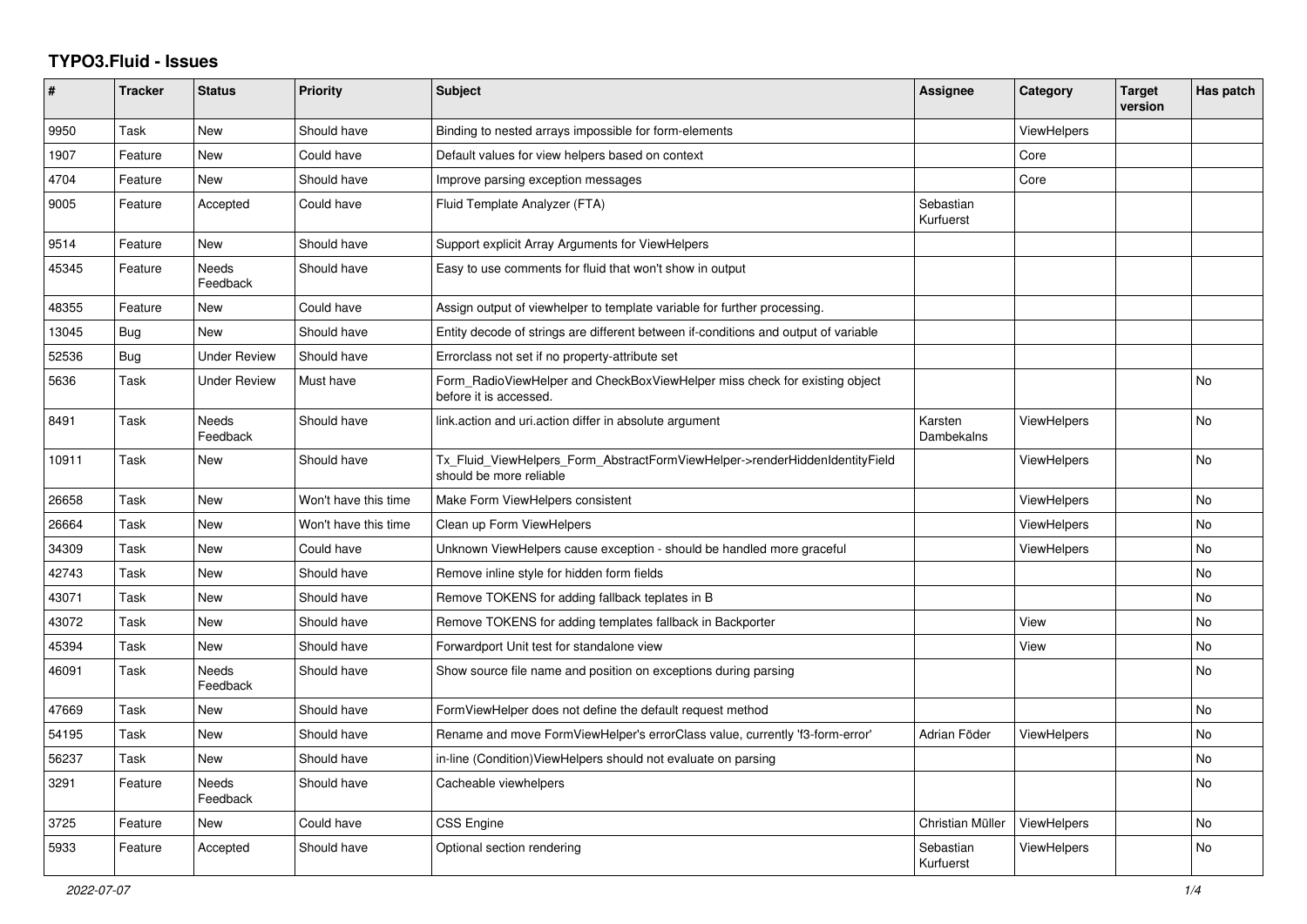| #     | <b>Tracker</b> | <b>Status</b>       | <b>Priority</b> | Subject                                                                                       | <b>Assignee</b>        | Category           | <b>Target</b><br>version | Has patch |
|-------|----------------|---------------------|-----------------|-----------------------------------------------------------------------------------------------|------------------------|--------------------|--------------------------|-----------|
| 8989  | Feature        | Needs<br>Feedback   | Could have      | Search path for fluid template files                                                          |                        | View               |                          | No        |
| 10472 | Feature        | New                 | Could have      | Fluid Standalone distribution                                                                 |                        | Core               |                          | No        |
| 30555 | Feature        | New                 | Could have      | Make TagBuilder more extensible                                                               |                        | Core               |                          | No        |
| 31955 | Feature        | New                 | Should have     | f:uri.widget                                                                                  |                        | Widgets            |                          | No        |
| 33215 | Feature        | New                 | Should have     | RFC: Dynamic values in ObjectAccess paths                                                     |                        |                    |                          | No.       |
| 33394 | Feature        | Needs<br>Feedback   | Should have     | Logical expression parser for BooleanNode                                                     | <b>Tobias Liebig</b>   | Core               |                          | No        |
| 36410 | Feature        | New                 | Should have     | Allow templates to send arguments back to layout                                              |                        | ViewHelpers        |                          | No        |
| 37095 | Feature        | New                 | Should have     | It should be possible to set a different template on a Fluid TemplateView inside an<br>action | Christopher<br>Hlubek  |                    |                          | No        |
| 38130 | Feature        | New                 | Should have     | Checkboxes and multiple select fields should have an assignable default value                 |                        |                    |                          | No        |
| 39936 | Feature        | New                 | Should have     | registerTagAttribute should handle default values                                             |                        | <b>ViewHelpers</b> |                          | No        |
| 40081 | Feature        | New                 | Should have     | Allow assigned variables as keys in arrays                                                    |                        |                    |                          | No        |
| 42397 | Feature        | New                 | Should have     | Missing viewhelper for general links                                                          |                        |                    |                          | No        |
| 43346 | Feature        | <b>Under Review</b> | Should have     | Allow property mapping configuration via template                                             | Karsten<br>Dambekalns  | ViewHelpers        | 2.1                      | No        |
| 45153 | Feature        | New                 | Should have     | f:be.menus.actionMenuItem - Detection of the current select option is insufficient            |                        |                    |                          | No        |
| 46257 | Feature        | <b>Under Review</b> | Should have     | Add escape sequence support for Fluid                                                         |                        | Core               |                          | No        |
| 46545 | Feature        | New                 | Should have     | Better support for arrays in options of SelectViewHelper                                      |                        |                    |                          | No        |
| 49756 | Feature        | <b>Under Review</b> | Should have     | Select values by array key in checkbox viewhelper                                             |                        |                    |                          | No        |
| 51100 | Feature        | New                 | Must have       | Links with absolute URI should have the option of URI Scheme                                  |                        | ViewHelpers        |                          | No        |
| 51277 | Feature        | New                 | Should have     | ViewHelper context should be aware of actual file occurrence                                  |                        |                    |                          | No        |
| 52640 | Feature        | <b>Under Review</b> | Should have     | Create an UnlessViewHelper as opposite to the IfViewHelper                                    | Marc Neuhaus           |                    |                          | No        |
| 60003 | Feature        | New                 | Should have     | Add required-Attribute to f:form.password                                                     |                        | ViewHelpers        |                          | No        |
| 60181 | Feature        | New                 | Could have      | Caching mechanism for Fluid Views/Templates                                                   |                        | View               |                          | No        |
| 60271 | Feature        | New                 | Should have     | Paginate viewhelper, should also support arrays                                               |                        |                    |                          | No        |
| 62346 | Feature        | New                 | Could have      | f:comment should have high precende                                                           |                        | Core               | 3.x                      | No        |
| 3481  | <b>Bug</b>     | New                 | Should have     | Use ViewHelperVariableContainer in PostParseFacet                                             |                        | Core               |                          | No        |
| 8648  | <b>Bug</b>     | New                 | Should have     | format.crop ViewHelper should support all features of the crop stdWrap function               |                        | ViewHelpers        |                          | No        |
| 12863 | <b>Bug</b>     | New                 | Should have     | Attributes of a viewhelper can't contain a '-'                                                | Sebastian<br>Kurfuerst | Core               |                          | No        |
| 27607 | <b>Bug</b>     | New                 | Must have       | Make Fluid comparisons work when first element is STRING, second is NULL.                     |                        | Core               |                          | No        |
| 28549 | <b>Bug</b>     | New                 | Should have     | make widgets cacheable, i.e. not implement childnodeaccess interface                          |                        |                    |                          | No        |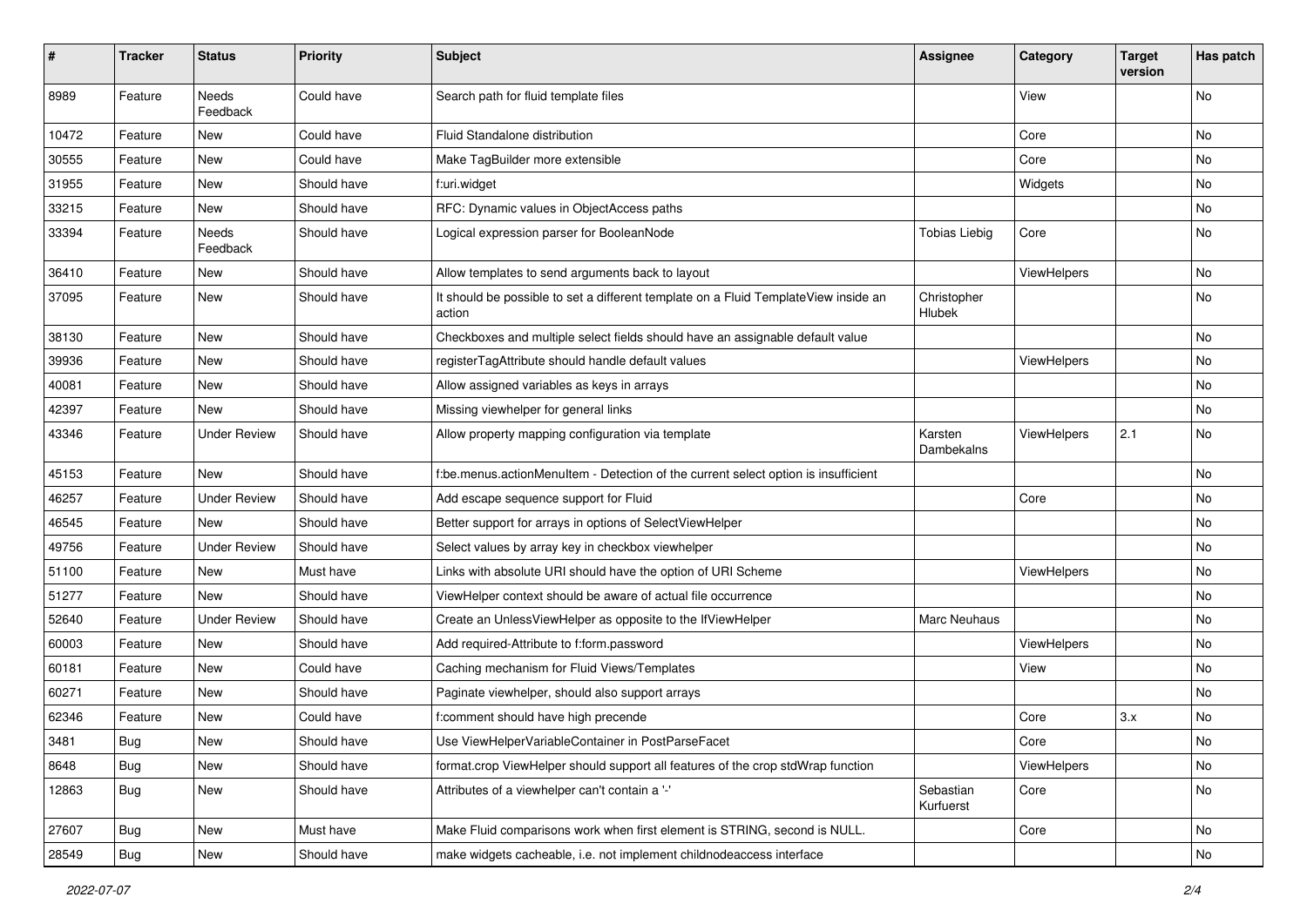| $\vert$ # | <b>Tracker</b> | <b>Status</b>       | <b>Priority</b> | <b>Subject</b>                                                                                              | Assignee                    | Category           | <b>Target</b><br>version | Has patch |
|-----------|----------------|---------------------|-----------------|-------------------------------------------------------------------------------------------------------------|-----------------------------|--------------------|--------------------------|-----------|
| 28550     | <b>Bug</b>     | <b>New</b>          | Should have     | (v4) make widgets cacheable, i.e. not implement childnodeaccess interface                                   |                             |                    |                          | <b>No</b> |
| 28551     | Bug            | Accepted            | Should have     | (v4) backport VHTest                                                                                        | Sebastian<br>Kurfuerst      |                    |                          | <b>No</b> |
| 28552     | Bug            | New                 | Should have     | (v5) write ViewHelper test for compiled run; adjust functional test to do two passes<br>(uncached & cached) |                             |                    |                          | No        |
| 28553     | <b>Bug</b>     | New                 | Should have     | improve XHProf test setup                                                                                   |                             |                    |                          | No        |
| 28554     | Bug            | New                 | Should have     | (v4) implement feature flag to disable caching                                                              |                             |                    |                          | No        |
| 33551     | Bug            | New                 | Must have       | View helper values break out of a partial scope                                                             | Sebastian<br>Kurfuerst      | Core               |                          | No        |
| 33628     | <b>Bug</b>     | Needs<br>Feedback   | Must have       | Multicheckboxes (multiselect) for Collections don't work                                                    | Christian Müller            | ViewHelpers        |                          | No        |
| 34682     | Bug            | <b>Under Review</b> | Should have     | Radio Button missing checked on validation error                                                            |                             | ViewHelpers        |                          | <b>No</b> |
| 36655     | Bug            | New                 | Should have     | <b>Pagination Links</b>                                                                                     |                             | Widgets            |                          | <b>No</b> |
| 36662     | <b>Bug</b>     | Needs<br>Feedback   | Should have     | Checked state isn't always correct when property is collection                                              | Kevin Ulrich<br>Moschallski | <b>ViewHelpers</b> | 1.1.1                    | No        |
| 37619     | Bug            | New                 | Should have     | Fatal Error when using variable in name attribute of Section ViewHelper                                     |                             | <b>ViewHelpers</b> |                          | No        |
| 38369     | Bug            | New                 | Must have       | Resource ViewHelpers should not fall back to request package                                                |                             | View               |                          | No        |
| 39990     | Bug            | <b>New</b>          | Should have     | Same form twice in one template: hidden fields for empty values are only rendered<br>once                   |                             | Core               |                          | No        |
| 40064     | Bug            | <b>New</b>          | Must have       | Multiselect is not getting persisted                                                                        |                             | ViewHelpers        |                          | No        |
| 40998     | Bug            | <b>Under Review</b> | Should have     | Missing parent request namespaces in form field name prefix                                                 | Sebastian<br>Kurfuerst      | ViewHelpers        | 1.1.1                    | <b>No</b> |
| 44234     | Bug            | <b>Under Review</b> | Should have     | selectViewHelper's sorting does not respect locale collation                                                |                             | ViewHelpers        | 2.1                      | No        |
| 45384     | <b>Bug</b>     | New                 | Must have       | Persisted entity object in widget-configuration cannot be deserialized (after reload)                       |                             | Widgets            | 2.0.1                    | No        |
| 46289     | Bug            | Needs<br>Feedback   | Should have     | Enable Escaping Interceptor in XML request format                                                           |                             | View               | 2.0.1                    | <b>No</b> |
| 47006     | <b>Bug</b>     | Under Review        | Should have     | widget identifier are not unique                                                                            |                             |                    |                          | No        |
| 49038     | Bug            | New                 | Must have       | form select does not select the first item if prependOptionValue is used                                    |                             |                    |                          | <b>No</b> |
| 49600     | Bug            | New                 | Should have     | f:form tag shown as a HTML on frontend                                                                      |                             | ViewHelpers        |                          | <b>No</b> |
| 50888     | <b>Bug</b>     | <b>Under Review</b> | Should have     | WSOD by changing name of section and if Fluid caches are generated                                          |                             |                    |                          | <b>No</b> |
| 52419     | <b>Bug</b>     | New                 | Should have     | Wrong PHPDocs notation for default value inline f:translate viewhelper                                      |                             |                    | 2.0                      | <b>No</b> |
| 52591     | <b>Bug</b>     | <b>New</b>          | Should have     | The Pagination Widget broken for joined objects                                                             |                             |                    |                          | <b>No</b> |
| 53806     | Bug            | Under Review        | Should have     | Paginate widget maximumNumberOfLinks rendering wrong number of links                                        | Bastian<br>Waidelich        | Widgets            |                          | <b>No</b> |
| 54284     | Bug            | <b>New</b>          | Should have     | Default Option for Switch/Case VH                                                                           |                             | ViewHelpers        |                          | <b>No</b> |